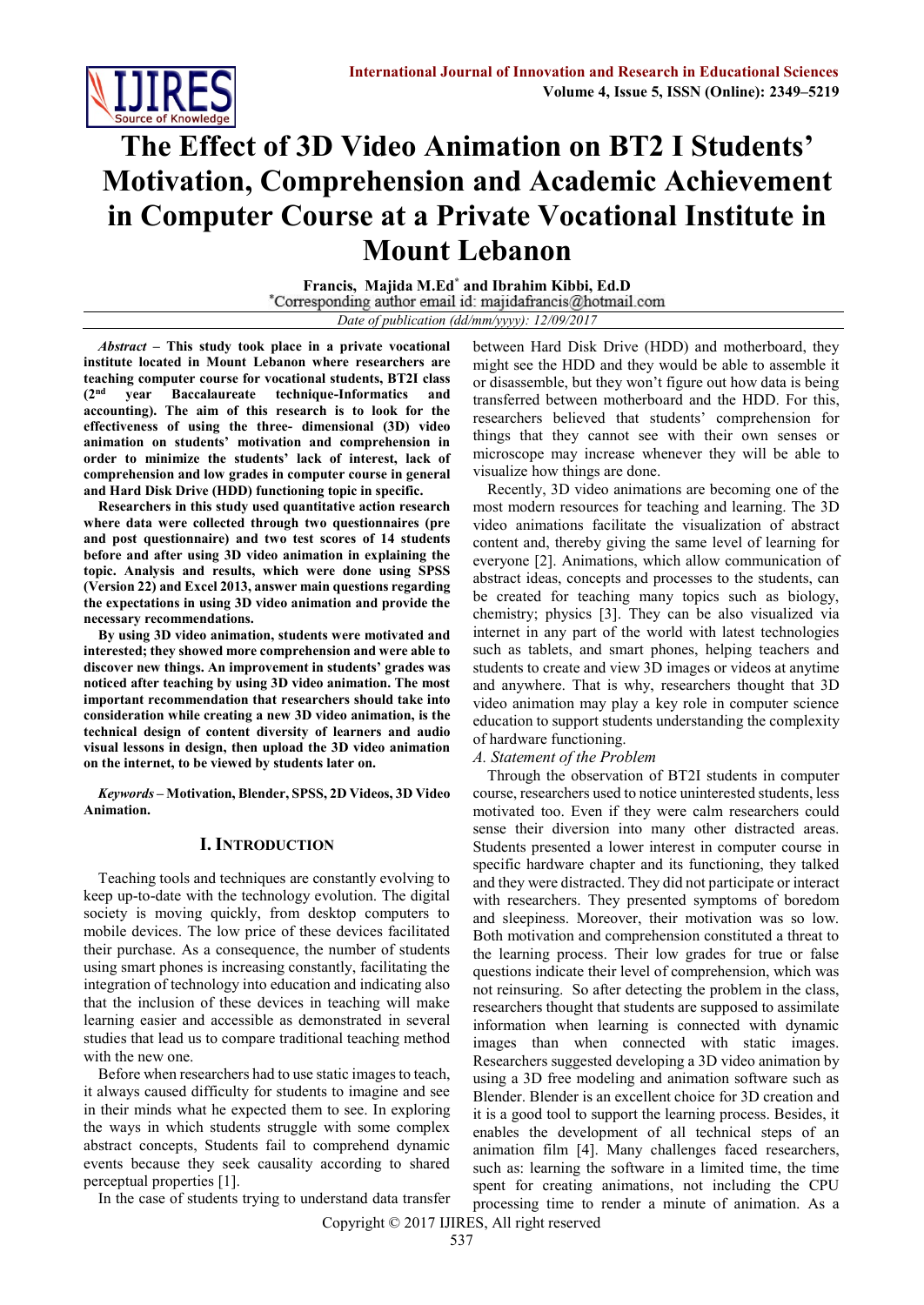

consequence, researchers replaced this solution by downloading readymade 3D videos animation created with Blender from YouTube about the topic requested, edited those videos by the use of Adobe Premiere and added subtitles and narration to explain the chapter. For the voice over researchers used Sony Sound Forge®, a sound editor software.

#### **II. REVIEW OF LITERATURE**

The rapid evolution of computing devices with affordable prices has made the use and integration of technology increased in our daily activities. All the adjustments are driven by economic pressures and demand for freshly graduates to be able to function in a knowledge society [5]. Learning institutions are searching for quality in teaching and learning by changing the teaching from traditional methods into learning with technology and they are currently moving towards a more multimedia oriented classroom to keep up with the progress done [6]. Traditional educational content is now being transformed into interactive multimedia content.

The integration of technologies into teaching and learning process is changing the conventional teachercentered teaching approach into student-centered learning approach. This integration of multimedia into teaching and learning has forced teachers to attend multiple workshop and sessions in order to change their instructional strategies in education by using interactive and multimedia technology to enhance the student's learning process and for the purpose of creating new ideas, creativity and imagination. The use of a three dimensional environment allows the creation of a virtual real scene with a strong visual impact that may encourage the students to assimilate the topic, to be engaged and captivated the entire scene. The subject that was chosen to be the domain of this study is a topic in computer science education, about the HDD parts and its functioning. This topic requires a careful and detailed explanation, as there are many theoretical complex concepts that cannot be fully understood by the students.

In this part of literature review we will review the four learning theories and discuss Mayer's Cognitive theory of Multimedia learning, and the use of 3D animation in multiple courses as Science, chemistry.... Finally, we will present studies about 3D animation in computer science education.

#### *1. Learning Theories*

Theories of learning have been developed over the past years. Instructional designs and methodology changed depending on the learning theories adopted. In today's world, Students want to learn on their own rhythm anywhere and at any time with the teacher acting like a facilitator. With the help of the computer and internet easy accessibility these things are becoming true. The design of learning must follow one of these theories that have its own concepts and views. The following sections will describe these three primary principles in learning. Understanding these principles is important in order to understand the lessons prepared and used and the recommendations written to design a multimedia course in the future.

#### *1.1. Behaviorist Theory*

The theory of behaviorism means that responses which occur prior to a satisfying state of affairs are more likely to be repeated, and responses prior to an annoying state of affairs are more likely not to be repeated. The use of reward and punishment is also said to be a part of modifying a behavior. The goal of education was to teach students some survival skills for themselves and society [7]. The role of the teacher was to enhance behaviors that contributed to survival skills, and making behaviors that did not contribute to survival skills, disappear.

The implication of behavioral theory in this study is useful too. The topic and subtopics have been well structured in order to assist in smooth learning. The learning process of the system responds to the objectives and to the order of the level of difficulty from less difficult to most difficult. In computer science, information processing theories attempt to describe how information enters through our senses, becomes stored in memory, is retained then used or forgotten [8].

#### *1.2. Cognitive Theory*

Cognitive theory is based on information-processing approach. Students are considered as seekers and processors of information. Information processing include the notion that memory and thinking have a limited capacity. The learner's perception coordinates with memory, processing, and application of information [9]. It means new knowledge is interpreted in a way that is appropriate with existing knowledge or beliefs. But this new knowledge may become so clear, that existing knowledge must change in light of the new knowledge [7]. According to the cognitive theory, to understand better, humans need to see things in a concrete manner [9].

The implication of the cognitive theory in this study is that information about the topic is displayed in a systematical order. Students can use the rewind or forward arrows for re-learning and strengthening their memory. The objectives of the learning subject are told at the beginning of the animation.

### *1.3. Constructivist Theory*

In constructivist theory, learning is a unique product 'constructed'. Individuals have learned when they have constructed new interpretations of the social, cultural, physical, and intellectual environments in which they live [10]. What we learn and construct as a new knowledge is not constructed by the individual, but by social groups where each learner combines new information with existing knowledge and experiences [11]. Anchored instruction assumes that a learning environment should be embedded in a situation like the real world [7].

In this study, we were able to combine new information with existing knowledge and experiences to make students understand new concept. We compared the HDD to the human brain where we store data and memory for a long period of time. We used the regular school bus to represent parallel Advanced Technology Attachment (ATA) cables that carry data where it's supposed to be. This concept is used so that students can relate the usage of a school bus with the same idea related to parallel ATA cables that transfers data. Bits were represented by human being. All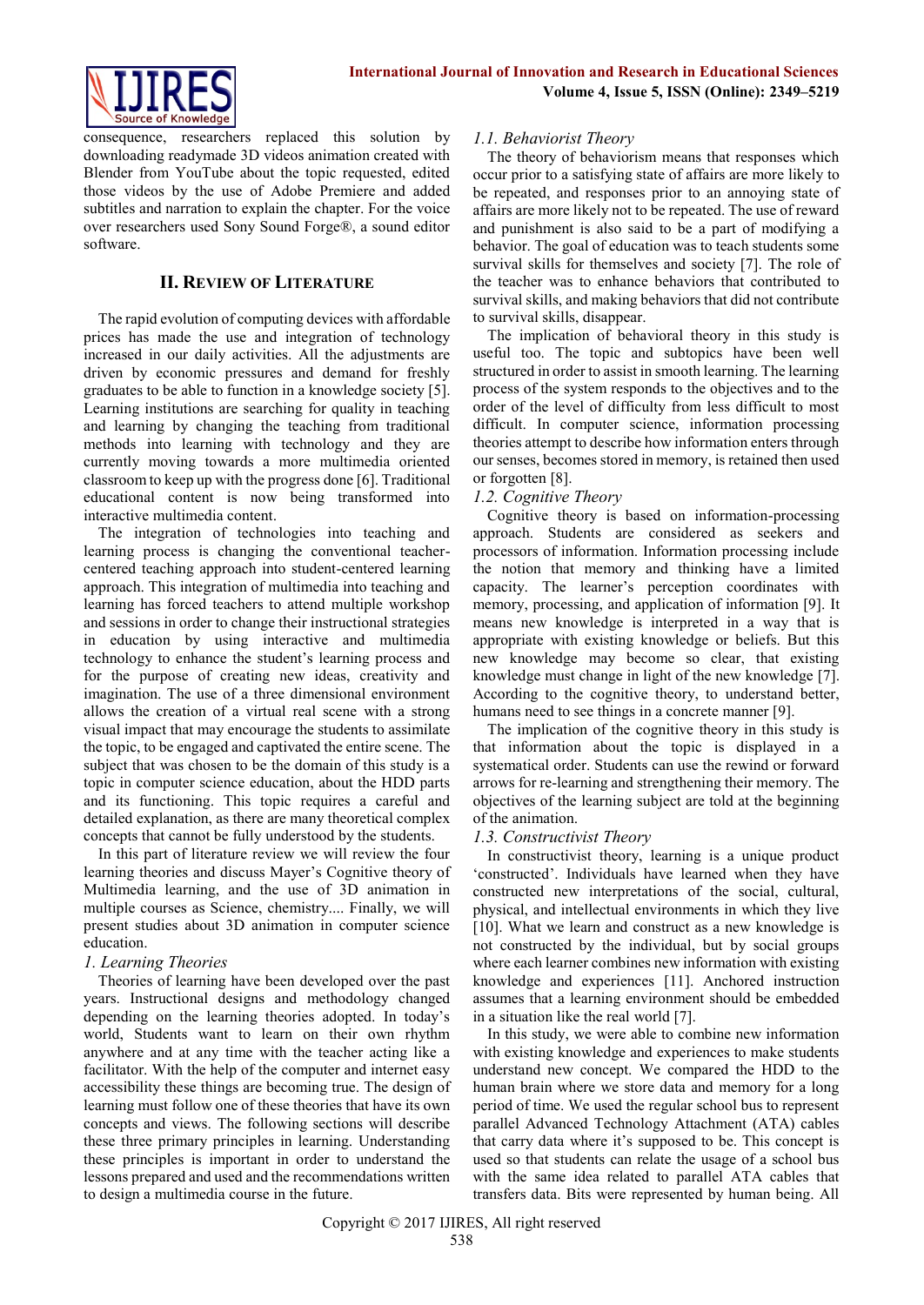

these concepts are part of constructivist approach to learning.

#### *1.4. Cognitive-Constructivist Approach theory of Multimedia*

Cognitive constructivism has an approach to education that emphasis how learners must individually discover and transform complex information to make it their own. Student-centered learning gives students greater autonomy and control over the choice of subject matter, learning methods and ways of study [12]. Students don't have to listen passively and absorb the delivered information. Students must be active information seekers, active learners. They have to learn through a series of discoveries, interactions and problem-solving situations [13]. Interactive multimedia can be designed to allow users accessing information according to their interests [14]. Hypermedia feature is educationally better than traditional media because it simulates the real life situation of the students allowing them to explore the module on their own in a non-linear fashion, students can learn better in a student-centered environment [9].

By uploading those 3D video animations on YouTube, we can allow students the capability to explore the module on their own and do their proper research even before the explanation of the chapter.

#### *1.5. The Multimedia Learning Model by Mayer*

Throughout the 1990s and beyond, Mayer has conducted multiple researches investigating the nature and effects of multimedia presentations on human learning. His experiments were concentrated on the auditory/verbal channel and the visual channel that are processed through separate and distinct information processing channels'. The process by which people build mental representations from words and pictures was the focus of Mayer's cognitive theory of multimedia learning [15]. It means that we have to present material on two channels in order to give learner twice as much exposure to the explanation. Students may learn more deeply from words and pictures than from words alone. [15] So learning occurs when multimedia is supported by different sources of information being handled together in order to understand and memorize a given content.



Fig. 1. Visual Representation of the Cognitive Theory of Multimedia Learning (Source: Mayer 2002)

Figure 1 represents sensory memory which holds incoming images and sounds; working memory which allows for mentally manipulating a small amount of the incoming visual and verbal material; long-term memory which is the learner's permanent storehouse of knowledge [16]. Figure 1 represents cognitive processing as arrows which transfers some of the incoming images and sounds to working memory for additional processing and organizing the images into a pictorial model, the words into a verbal model in working memory which connects the models with each other and with relevant knowledge activated from long-term memory [16]. Mayer's cognitive theory of multimedia learning presents the idea that when a multimedia message enters the cognitive system through the learner's ears and eyes, the brain will select and organize dynamically words, pictures and auditory information (the first row represents the verbal channel and the second row represents the visual channel) to produce logical mental constructs [17]. Mayer underscores the importance of learning when new information is integrated with prior knowledge. The instructional design principles described in Figure 2 suggest ways of creating and designing multimedia presentations in ways that help people build mental representations [18].

With the recent rise of computer technology with powerful specifications that allow creation and editing of graphics, teachers has now the ability to enrich their materials with pictorial modes of instruction and presenting it in many visual ways. However, not all pictures are equally effective [19]. It is important to understand how to design effectively learning presentations with multimedia instruction that promotes learning.

#### *1.5.1. Basic Principles of Multimedia Learning*

So adding pictures to words as mentioned before could be a way of helping people for a better understanding. However, not all pictures are effective. It is important to understand how best to incorporate pictures with words. Just because technologies are available, it does not mean that instructors are advised to use them. What is needed is how to educate teachers to design multimedia instruction that promotes learning. Mayer's theory on multimedia learning involves twelve principles that can be applied for the design of multimedia messages as indicated in Fig.2.

In the design and development of the 3D video animation for the topic of HDD parts and functioning, Researchers were able to apply Mayer's principles with some restrictions.

These restrictions were:

- 1. The inclusion of some pictures and scenes was not necessary. Researchers tried to cover it up with voice over.
- 2. The animation was so fast in consequence researchers were obliged to speak faster so words will correspond with animated pictures.
- 3. Researchers added on- screen text for the technical words that must be memorized.
- 4. Some of the animation sequence didn't add any value to the content. They were only done in order to show graphic designer competencies.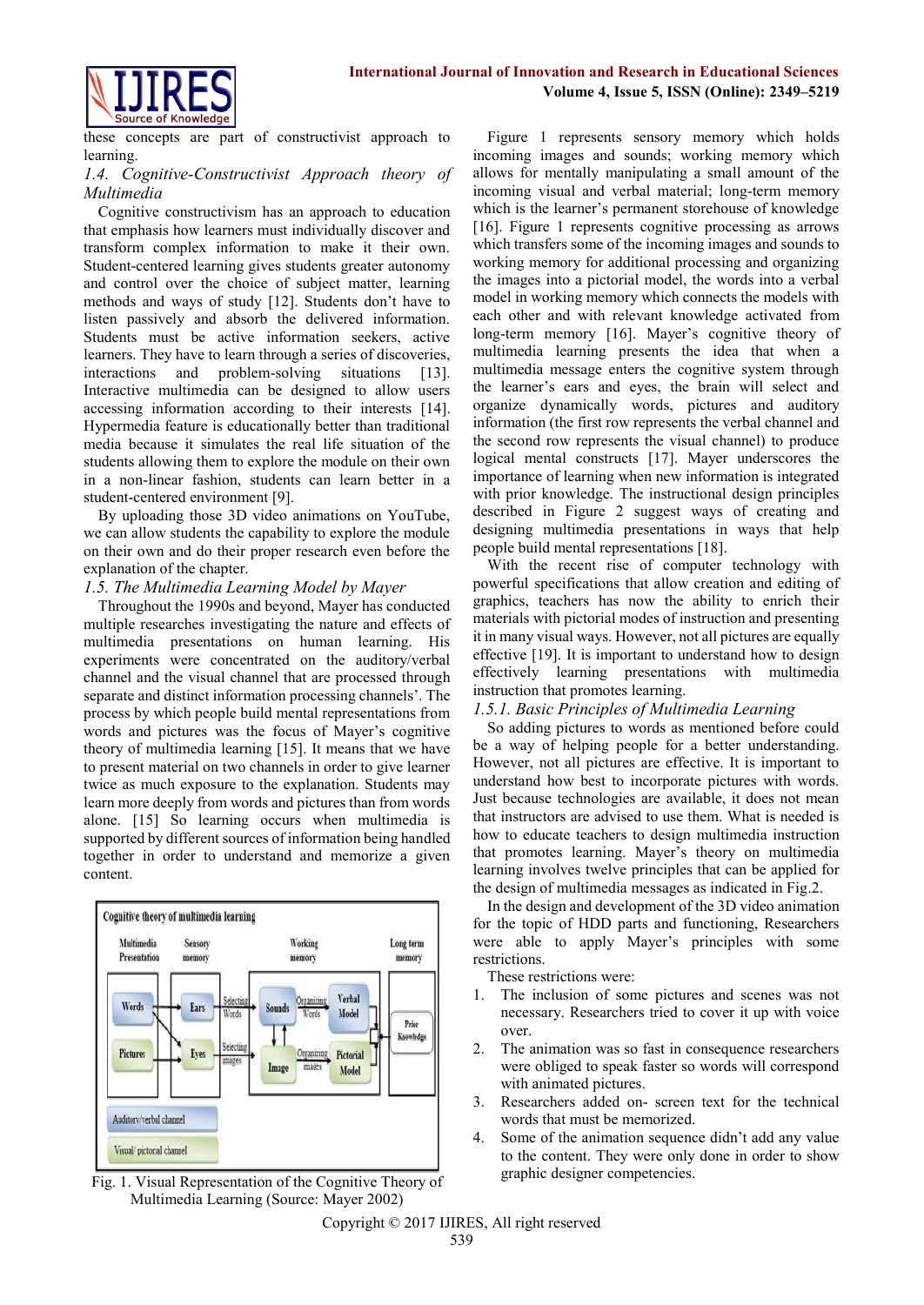

**Multimedia Principle:** Students learn better from words and pictures than from words alone.

**Spatial Contiguity Principle**: Students learn better when corresponding words and pictures are presented near rather than far from each other on the page or screen.

**Temporal Contiguity Principle**: Students learn better when corresponding words and pictures are presented simultaneously rather than successively.

**Coherence Principle**: Students learn better when extraneous words, pictures and sounds are excluded rather than included.

**Modality Principle:** Students learn better from graphics and narrations than from animation and on-screen text.

**Redundancy Principle:** Students learn better from graphics and narration than from graphics, narration and on-screen text.

**Signaling Principle**: Students learn better when cues that highlight the organization of the essential material are added.

**Segmenting Principle**: Students learn better from a multimedia lesson is presented in user-paced segments rather than as a continuous unit.

**Pre-training Principle:** Students learn better from a multimedia lesson when they know the names and characteristics of the main concepts.

**Personalization Principle**: Students learn better from multimedia lessons when words are in conversational style rather than formal style.

**Voice Principle**: Students learn better when the narration in multimedia lessons is spoken in a friendly

**Fig.2.** Twelve Research-based Principles for the Design of Multimedia Messages (Mayer, 2001) g.2. I welve Research-based Principles for the Design of

# 1.6. Animation in Computer-Based Instruction

With the advent of new techniques, we have started to explore computer animation in education for presenting multimedia materials for learners. Animation refers to simulated motion pictures showing movement of drawn objects. It is however still debatable if computer animations help in learning, or whether animation aids learners' understanding of dynamic phenomena [20].

If a learning task only requires learners to visualize fixed objects, then the use of static visuals would be sufficient. If a learning task requires learners to represent ideas which involve changes over time then the use of animated graphics are probably much better than static graphics at because of its ability to implement motion, therefore concretizing abstract temporal ideas [21]. Interesting pictures gain and maintain learner's attention in instructional text [22]. Good pictures motivate learners and encourage curiosity [22]. In this sense, learners can be attracted to animated visuals that include unique effects. Attention correlates with students' achievement more highly than poor learners having poor attention [23].

For that reason, animated graphics is applied to learn dynamic abstract concepts that are difficult to visualize such as the movement of the platters in contemporary HDDs and the read-and-write head. Only well-designed animation can be an efficient aid to learning compared to static graphics. [9]

#### *1.7. Three- Dimension Animation in Teaching*

Today's animation is three-dimension (3D) animation. Three-dimension video animation is where graphics and images' illustrated are created using computers with the help of respective graphic hardware and software such as Blender. It is used to replace physical models and create realistic elements with action. 3D animation in education is becoming more and more popular. 3D Animation in education provides more options and opportunities to improve the productivity of learning, creating powerful immersive environment through which learners can acquire knowledge and develop higher level thinking skills [24]. The higher level of immersiveness happens from the fact that a very precise simulation of the real world is realized helping students to understand and remember information since the advent of powerful graphics-oriented computers. In summary, researchers stated that animation will more likely enhance learning. The use of 3D video animation in computer science subjects have resulted better student's understanding and performance. The difficult topics in some computer science subjects were visualized using animation brought some cognitive gains as well as contributed to some motivational factors to students. It has enhanced and improved learning. Studies have proved that well-designed animations may help students learn easier and faster. They are also excellent aid to teachers when it comes to explaining difficult subjects. The difficulty of subjects may appear due to the involvement of imagination. The information exchanged between the different parts of a computer, the electric current which is invisible and difficult for students to understand at the beginning. With the aid of computer animations, teaching and learning become easier, faster and amusing.

To better illustrate how hardware operates in order to make student's comprehension arise. Researchers tried their best in creating and editing 3D video animation by using Adobe Premiere and Sound Forge from multiple 3D videos animation downloaded from YouTube and created via Blender.

#### **III. METHODOLOGY**

This study is a quantitative study; The aim of this research is to look for the effectiveness of using the threedimensional (3D) video animation on students' motivation and comprehension in order to minimize the students' lack of interest, lack of comprehension and low grades of vocational students in computer course in general and Hard Disk Drive (HDD) functioning topic in specific. The study was carried out with BT2I class of a private institute in Mount-Lebanon for two-months from October 2015 till November 2015 with the collection of data. The sample group consisted of 14 students aged between 16 and 18 years. The computer course is taught in French, three hours per week and ranks second after accounting in vocational courses. The Computer course is evaluated over 60. In the computer course, each test score is normally the average of two grades one for Excel as applied informatics and the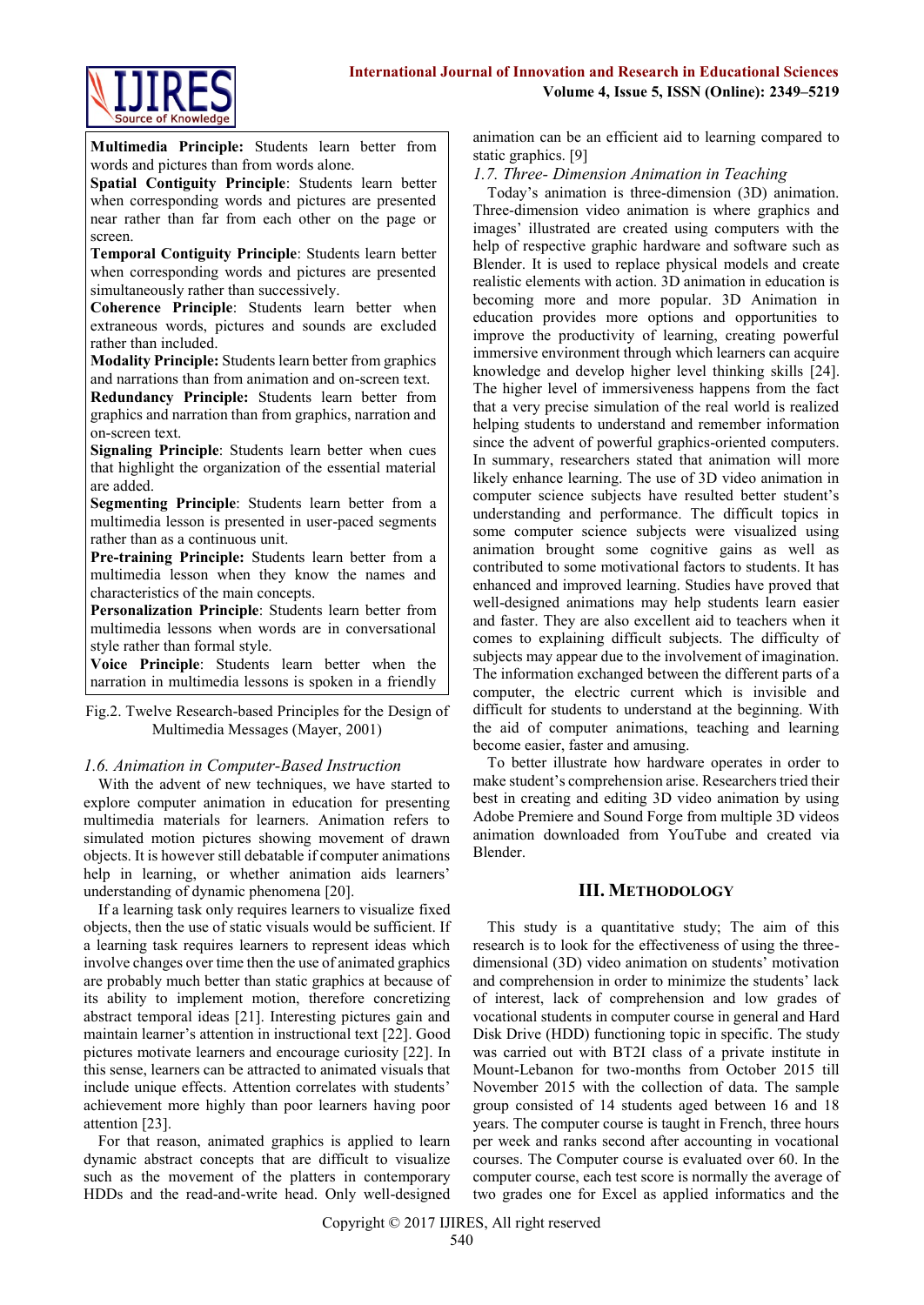other for computer hardware and structure which they find difficult to comprehend even though some computer basics must be learned as prerequisite from earlier classes with some update and developed content. Students give more importance to the applied informatics, because they find it easy to understand and apply. They forget that having a degree in vocational study accounting and informatics' specialization necessitates their knowledge for different computer concept. Without even mentioning that 80% of the students in this class choose this specialization because they didn't succeed elsewhere and that they did not acquire many objectives in physics or mathematics to understand some computer concept. Therefore, they will not understand many explained concepts which will lead to less motivated students in class, trying to waste the time in many possible ways because of boredom symptoms. All of these will lead to lower grades and difficulty in the teacher's assessment.

Researchers started explaining the CPU parts and functioning topic by using power point presentations and 2D videos. During the power point lesson, students were sitting in class in traditional form. The lesson started normally by the teacher explaining and sometimes asking few questions to recall things they already know. The hardware chapter in general and CPU parts and functioning in specific included some complex information that is difficult for students to understand especially that the pictures used were static and not moving. While explaining the lesson and after almost 10 min, students started to lose concentration because the content was too difficult for them to understand. They started to talk or they were occupied by doing their homework from another course and some students presented symptoms of sleepiness and boredom. They did not interact a lot with the teacher and participate during the lesson. Researchers- teachers continued the lesson by passing some videos or by demonstrating some parts existing in front of them. It took two periods to explain and discuss it. After finishing the explanation, a small test graded over 10 was distributed to students in order to measure their level of comprehension with this method. Later on a pre questionnaire to the 3D method was distributed to students in order to evaluate researchers' method in explanation and its effect on students' motivation and comprehension.

The next lesson about memory device in general and Hard Disk parts and functioning in specific was explained by using 3D video animation. During the lesson using 3D video animation, students were excited for viewing computer parts on the screen from different angles. The lesson started normally by asking some questions about the lesson, brainstorming and recalling information that students already know. Then, the explanation of the lesson continued through 3D video animation to clarify some concepts. Especially, when explaining how data pass from the keyboard and being saved to the HDD, students were excited and focused more on the lesson. Each bit of data was represented by small character and transferred through tubes between different parts of the computer. 3D video animation was stopped several times during the presentation to answer students' meaningful questions.

They discovered and understood new things they were not aware of. They even asked to repeat the 3D video animation because they like it and in order to view little details that they didn't catch up from the first time. They were happy about the 3D video animation, they answered teachers' question, and they interacted and participated. After the 3D video animation, an interactive activity was exposed, and students were excited to discover that they already got the right answers. Students were happy, the teacher was happy. They kept talking about this experience, how joyful and fruitful it was, even after the end of the period. They even requested to repeat this experience for other topics as well. It took two periods to explain this lesson and discuss it. After finishing the explanation, a small test graded over 10 was distributed to students in order to measure their level of comprehension with this method and a post questionnaire to the 3D method in order to evaluate researchers' new method in explanation and its effect on students' motivation and comprehension.

Researchers used the quantitative method by collecting quantitative data from the two questionnaires (Pre and Post questionnaire) and scores of the two tests in order to analyze data and finding solutions. At first, a questionnaire has been distributed to BT2I students based on how they see researchers' way in explaining with 2D videos and power point presentation the Central Processing Unit topic, its parts and its functioning. The questionnaire has been distributed to each student to fill and it contained questions about their motivation and their comprehension. It was rated from 1 to 5, where 1 means Strongly Agree and 5 means Strongly Disagree. The questionnaire was anonymous to let the student feel free to fill his/her answers. The 3D video animation intervention has been carried out in the classroom setting and the duration of the intervention was for 15 min. The content has been repeated and reviewed one more time because students did like it. Care has been taken to ensure complete emphasis to the method of delivery of education using 3D video animation. Another questionnaire has been asked after the use of 3D video animation. This questionnaire has been distributed to students to measure their motivation and comprehension at the end of explaining the chapter by using 3D video animation. Later on and after explaining by using the 3D video animation, a prepared assessment was performed in order to view, whether the 3D's video animation has a similar effect as for PowerPoint and 2D video projections and to compare the results with another topic (CPU lesson) from the same chapter.

#### **IV. RESULTS AND ANALYSIS**

Data analysis relied on pre and post questionnaires and pre and post- test grades for 14 BT2I students. The pre-test was conducted after explaining the CPU parts and functioning lesson while using power point presentation and 2D video. The students viewed and listened to the explanation then answered the questions of a ten minutes' test. The pre-questionnaire before the 3D method was distributed for students to fill in. As for the post-test, it took place after explaining the HDD parts and functioning lesson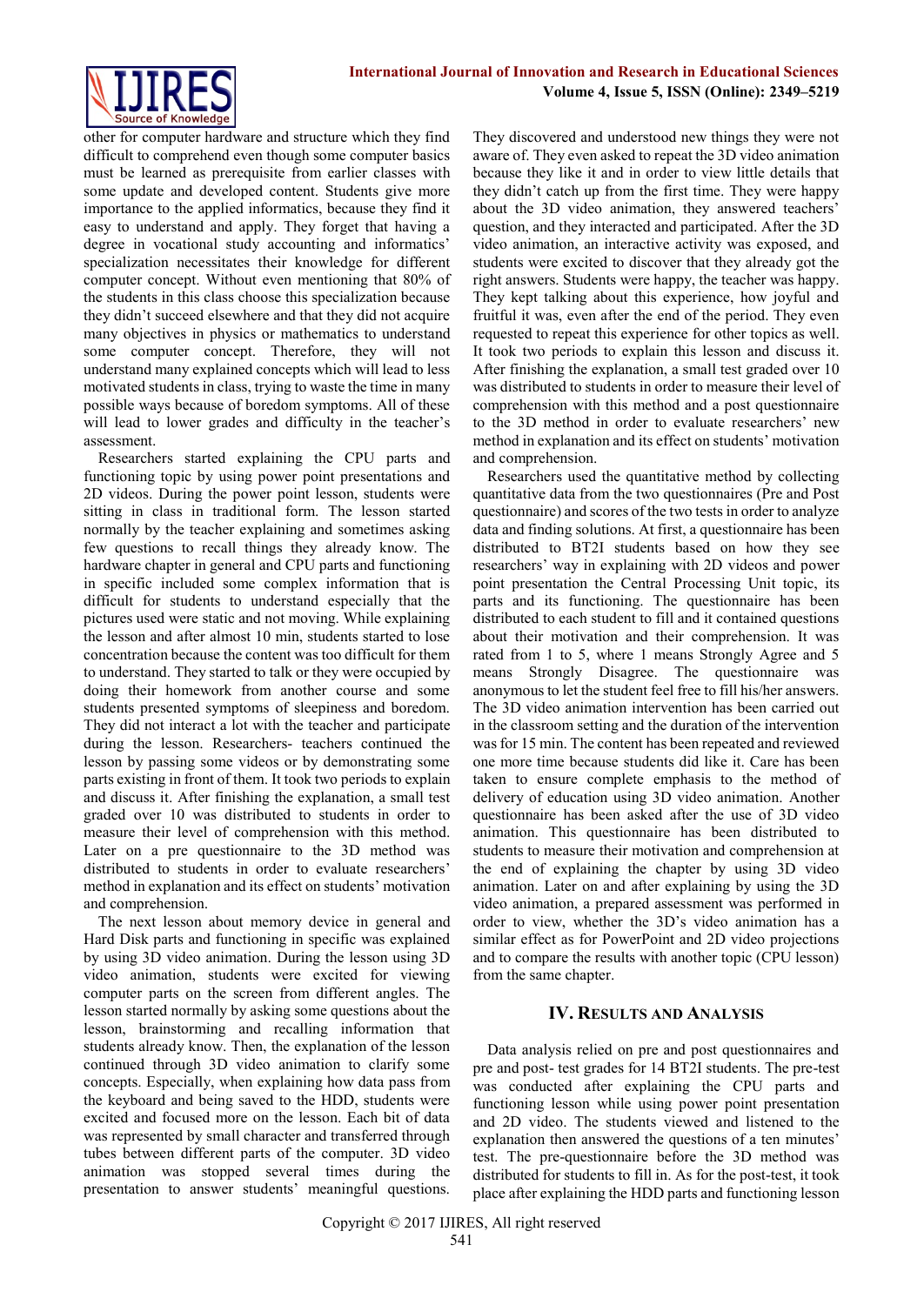

while using 3D animation method. The students viewed and listened to the explanation then answered the same questions of a ten minutes' test. The post- questionnaire after using the 3D video animation was distributed for students to fill in.

Three main levels of analysis shall be perceived after collecting data and analyzing it by using SPSS (V. 22).

- a) The comparison of pre and post questionnaire students' motivation.
- b) The comparison of pre and post questionnaire students 'comprehension.
- c) The comparison of pre- test and post-test students' academic achievement.

Researchers' pro-questionnaire and pre-questionnaire were filled by the students and measured and analyzed through SPSS (V.22). All the grades collected from the hardware unit for CPU parts and functioning lesson without using the 3D video animation were compared to HDD parts and functioning lesson by using the 3D video animation of the same sample were represented and analyzed through Excel. Students' grades were analyzed to see how much students' academic achievement have improved.

Before using 3D animation 21.4% of students agree that they talk during lesson explanation. This could be due to class charter. 57.2% (28.6% neither agree nor disagree and 28.6% Disagree) are not interested in participating in class discussion. Which means a high percentage of students who aren't participating. 21.4% Agree that they feel disoriented in classroom, 57.1% neither agree- nor disagree and 21.4% disagree. It means that most of the students are feeling disoriented in classroom and not able to concentrate while explaining computer course. 28.6% Feel boredom in a classroom, 50% neither agree- nor disagree and 21.4% disagree on feeling boredom in classroom. It means that most of the students are feeling boredom in the classroom. (Table I)

Table I. Pre questionnaire results

|                                              | Strongly<br>agree | Agree | Neither<br>-Not | Disagree | Strongly<br>disagree |
|----------------------------------------------|-------------------|-------|-----------------|----------|----------------------|
| Do you talk during<br>lesson explanation     |                   | 21.4% | 28.6%           | 28.6%    | 21.4%                |
| Do you participate in<br>class discussion?   | 21.4%             | 21.4% | 28.6%           | 28.6%    |                      |
| Do you feel disoriented<br>in the classroom? |                   | 21.4% | 57.1%           | 21.4%    |                      |
| Do you feel boredom in<br>a classroom?       |                   | 28.6% | 50%             | 21.4%    |                      |

The results of the post questionnaire during the use of 3D video animation measuring student behavior and motivation in class indicates that 100% of the students stopped talking during the 3D video animation. 100% of students were able to participate and interact with the teacher whenever he asked a question which means that the comprehension in class was fair as well. The distraction was limited, 100 % of the students were not distracted and they were fully focused. Even by observation, researchers were able to notice students' reactions towards presentation. They were interested by the content and how it appeared. They all were ready to participate and interact with the teacher. As a result, no one showed symptoms of boredom in class. (Table II)

|                                                   | Strongly<br>agree | Agree | Neither<br>-Not | Disagree | Strongly<br>disagree |
|---------------------------------------------------|-------------------|-------|-----------------|----------|----------------------|
| I talked during lesson<br>explanation             |                   |       |                 | 50%      | 50%                  |
| I participated and<br>interacted with the teacher | 21.4%             | 78.6% |                 |          |                      |
| I was distracted by other<br>students             |                   |       |                 | 71.4%    | 28.6%                |
| I showed symptom of<br>boredom in class           |                   |       |                 | 64.3%    | 35.7%                |

| Table III. Correlation between variables from Pre- |               |  |  |
|----------------------------------------------------|---------------|--|--|
|                                                    | questionnaire |  |  |

|                                       |                        | Do you find<br>the course<br>interesting | Do you<br>participate in<br>class<br>discussion | Do you feel<br>boredom in a<br>classroom |
|---------------------------------------|------------------------|------------------------------------------|-------------------------------------------------|------------------------------------------|
| Do you find                           | Pearson<br>Correlation | 1                                        | $.919**$                                        | $-.858**$                                |
| the course<br>interesting             | $Sig. (2-$<br>tailed)  |                                          | .000                                            | .000                                     |
|                                       | N                      | 14                                       | 14                                              | 14                                       |
| Do you                                | Pearson<br>Correlation | $.919**$                                 | 1                                               | $-.970**$                                |
| participate in<br>class<br>discussion | $Sig. (2-$<br>tailed)  | .000                                     |                                                 | .000                                     |
|                                       | N                      | 14                                       | 14                                              | 14                                       |
| Do you feel                           | Pearson<br>Correlation | $-.858**$                                | $-.970**$                                       | 1                                        |
| boredom in a<br>classroom             | $Sig. (2-$<br>tailed)  | .000                                     | .000                                            |                                          |
|                                       | N                      | 14                                       | 14                                              | 14                                       |

\*\*. Correlation is significant at the 0.01 level (2-tailed).

A Correlation between three variables indicates that there is a statistically significant correlation between them. There's a negative correlation ( $r = -0.858$ ) and ( $r = -0.970$ ) between variables in table 11. It means the existence of an inverse relation between finding the course interesting, participating in classroom and feeling boredom in a classroom. It explains that when students are feeling boredom they are not interested in the course and they won't participate in class discussion. But if they found the course interesting they won't feel boredom in classroom and they will participate in classroom discussion. Students said the more interesting the course is, the more they will participate in class discussion  $(r = 0.919)$ . (Table III).

A comparison of the two tables below (Table IV and Table V) indicates that the motivation of students during the lesson using 3D video animation increased from the Power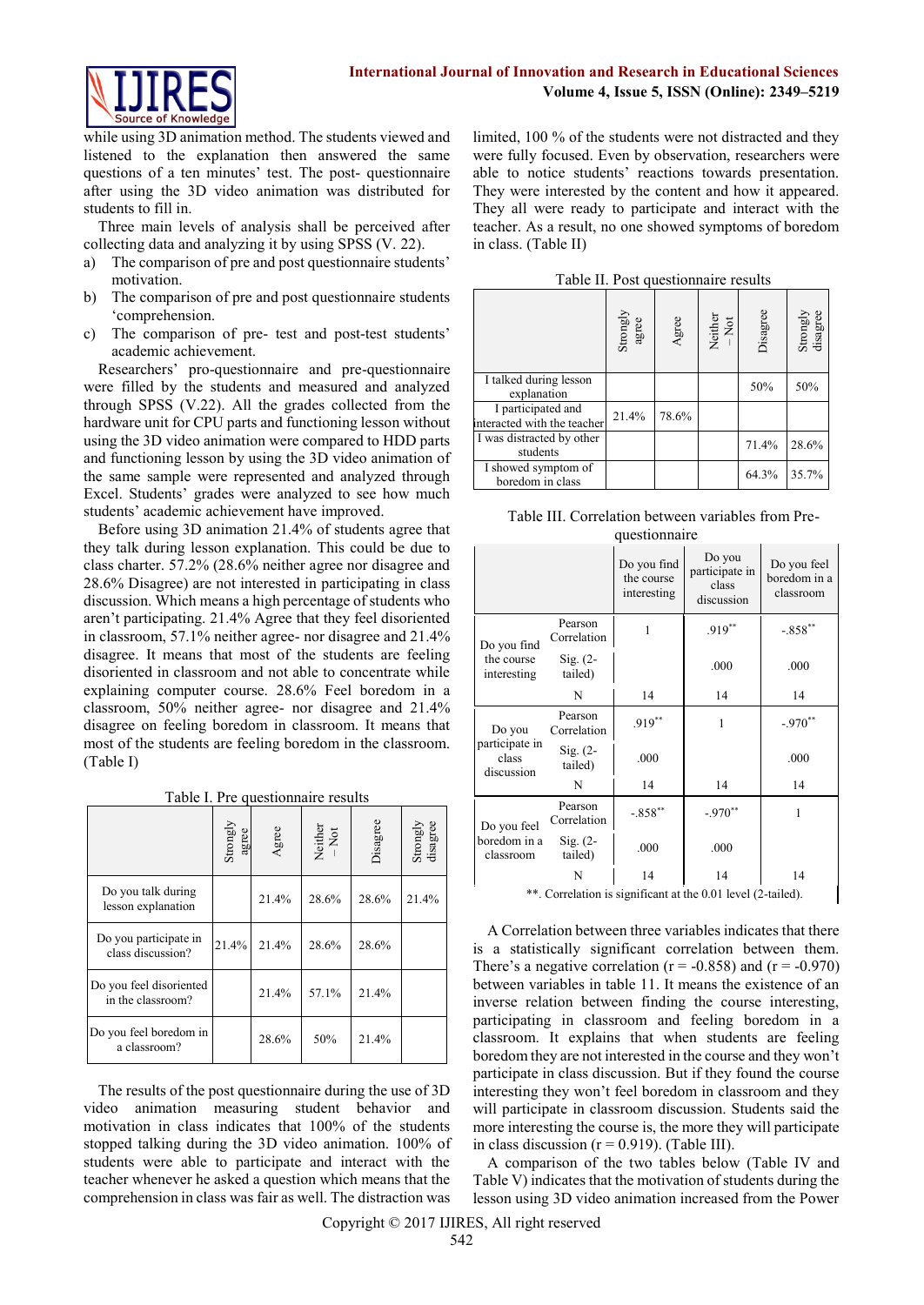

Point presentation and 2D video. In the lesson using 3D video animation, the students did not show symptom of boredom in class. They paid full attention to the teacher. Students participated more and interacted with the teacher, also they were excited toward the 3D video animation lesson. They were not distracted by other students or by any other diversions.

#### Table IV. Statistics of students' motivation during the PowerPoint and videos presentation

|            | Did you<br>participate | Did you<br>talked | Were you<br>distracted | Were you<br>occupied | Did you<br>showed   |
|------------|------------------------|-------------------|------------------------|----------------------|---------------------|
|            | d and                  | during            | by other               | by other             | symptom             |
|            | interacted             | lesson            | students               | various              | οf                  |
|            | with the<br>teacher    | explanation       |                        | diversions?          | boredom<br>in class |
| N<br>Valid | 14                     | 14                | 14                     | 14                   | 14                  |
| Missing    | $\theta$               | $\Omega$          | $\theta$               | 0                    | $\Omega$            |
| Mean       | 1.79                   | 4.50              | 4.29                   | 4.21                 | 4.36                |
| Median     | 2.00                   | 4.50              | 4.00                   | 4.00                 | 4.00                |
| Mode       | 2                      | 4 <sup>a</sup>    | 4                      | 4                    | 4                   |

Table V. Statistics of students' motivation during the 3D animation lesson

|         | Do you talk<br>during lesson<br>explanation | Do you<br>participate in<br>class<br>discussion | Do you feel<br>disoriented in<br>the classroom | Do you feel<br>boredom in a<br>classroom |
|---------|---------------------------------------------|-------------------------------------------------|------------------------------------------------|------------------------------------------|
| Valid   | 14                                          | 14                                              | 14                                             | 14                                       |
| Missing | 0                                           | 0                                               | 0                                              | 0                                        |
| Mean    | 3.50                                        | 2.64                                            | 3.00                                           | 2.93                                     |
| Median  | 3.50                                        | 3.00                                            | 3.00                                           | 3.00                                     |
| Mode    | 3 <sup>a</sup>                              | 3 <sup>a</sup>                                  |                                                | 3                                        |

While analyzing data in post questionnaire, researchers noticed that the percentage of comprehension for difficult concept in computer class is higher that the percentage of comprehension while using PowerPoint or videos presentation. Students become more active and ready to participate and interact with the teacher, asking more meaningful questions and using 3D video animation in HDD's functioning topic in computer course could improve student's comprehension. As we can see in the table below, students' comprehension for difficult concept were easy to get by using 3D video animation and that by being arranged in a clear and logical way, it helped them for a better understanding. (Table VI)

Table VI. Post questionnaire results

|                                                              | Strongly<br>agree | Agree | Neither<br>Not | Disagree | Strongly<br>disagree |
|--------------------------------------------------------------|-------------------|-------|----------------|----------|----------------------|
| I enjoyed viewing the 3D<br>video animation.                 | 28.6%             | 71.4% |                |          |                      |
| The 3D video animation<br>content covered the<br>objectives. | 42.9%             | 57.1% | $\theta$       |          |                      |
| The content was arranged<br>in a clear and logical way.      | 71.4%             | 28.6% | 0              |          |                      |
| The difficult concepts were<br>easy to get                   | 15.4%             | 84.6% |                |          |                      |

| The use of 3D video<br>animation helped me better<br>understand the material. | 7.1%  | 78.6% | 14.3% |   |  |
|-------------------------------------------------------------------------------|-------|-------|-------|---|--|
| The sound was clear.                                                          | 21.4% | 78.6% |       |   |  |
| The language used in the<br>3D video animation was<br>easy to understand.     | 14.3% | 57.1% | 28.6% | 0 |  |
| The discussion in class was<br>very active and helpful.                       | 50%   | 50%   |       |   |  |

After viewing the 3D video animation students answered all the questions below with a positive attitude toward 3D video animation.

100% said that they preferred using 3D video animation in teaching. 100% think that using 3D video animation in teaching will motivate them more towards learning. 92.9% found computer hardware unit interesting by using 3D video animation. 92.9% Find that they have learned things quickly in this unit by using 3D video animation and 7.1% didn't learn things quickly in this unit by using 3D video animation because they still find it difficult to memorize some technical terms. 100% found that the 3D video animation is interesting and well organized. 92.9% find the content covered easy to understand. 92.9% found the animation used in the video made the material easier and 7.1% didn't find that using animation made the material easier. 100% feel confident about their knowledge on the subject covered even though; researchers didn't get great scores in the post test. 100% felt excited by learning using a 3D video animation. 100% find it a great idea having the 3D video animation online so they can access it at any time and review the content especially when preparing for an exam. (Table VII)

Table VII. Post questionnaire results

|                                                                                                      | Yes   | No   |
|------------------------------------------------------------------------------------------------------|-------|------|
| Did you prefer using 3D video animation in<br>teaching?                                              | 100%  |      |
| Did you think that using 3D video animation<br>motivates you more toward learning?                   | 100%  |      |
| Did you find the computer hardware Unit<br>interesting now?                                          | 92.9% | 7.1% |
| Did you learn things quickly in this Unit?                                                           | 92.9% | 7.1% |
| Did you find that the 3D video animation<br>interesting and well organized                           | 100%  |      |
| Did you find the content covered easy to<br>understand                                               | 92.9% | 7.1% |
| Did you find the animation used in the video<br>made the material easier?                            | 92.9% | 7.1% |
| Did you feel confident about your knowledge<br>on the subject covered?                               | 100%  |      |
| Did you feel excited by learning using a 3D<br>video animation?                                      | 100%  |      |
| Do you prefer having the 3D video animation<br>online so you can access it to review the<br>content? | 100%  |      |

After analyzing the pre and post questionnaires, researchers realize that students have enjoyed viewing 3D video animation. While viewing it, they stopped talking and participated more to the teacher explanation. A higher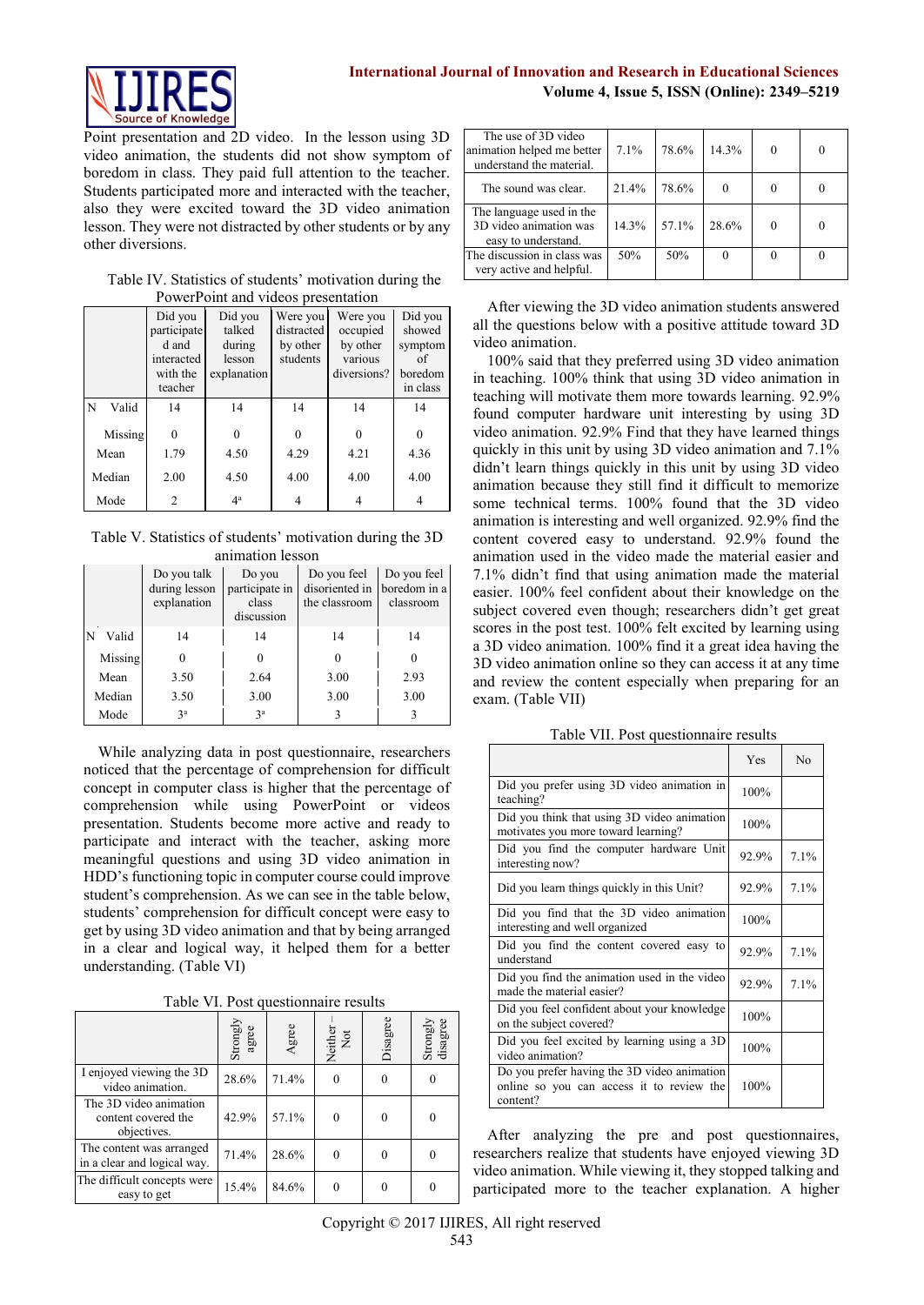

percentage indicated that the difficult concepts were easy to get, and the use of 3D helped them to achieve a better understanding. The correlation in the table below indicates that when students enjoyed viewing the 3D video animation they felt motivated  $(r = 0.767)$  and when students felt motivated they would participate and would interact with the teacher  $(r = 0.633)$ . (Table VIII).

After receiving positive feedbacks on the new method used while teaching, a written test was the only way to measure whether an improvement has occurred to students' scores or not.

To show an increase in their academic achievement a first test (CPU lesson) while using Power Point presentation and 2D video indicated that the content was not very well assimilated and understood by all students. The average grades for test 1 was  $(m_1 = 18.46)$  over 30. Another test was done after one week to see whether they still remembered the content and the average for the second test was  $(m_2 =$ 16.86) over 30. (Table IX).

Table IX. Pre- Test results

| Pre-Test1 (m1)   Pre-Test $2(m2)$ |       | Average |
|-----------------------------------|-------|---------|
| 18.46                             | 16.86 | 17.66   |

Table VIII. Correlation between three variables from the Post questionnaire

|                                                  |                        | I felt<br>motivated by<br>the 3D video<br>animation | I participated<br>and interacted<br>with the<br>teacher | I enjoyed<br>viewing the<br>3D video<br>animation |
|--------------------------------------------------|------------------------|-----------------------------------------------------|---------------------------------------------------------|---------------------------------------------------|
| I felt motivated<br>by the 3D<br>video           | Pearson<br>Correlation | 1                                                   | $.633*$                                                 | $.767**$                                          |
| animation                                        | $Sig. (2-$<br>tailed)  |                                                     | .015                                                    | .001                                              |
|                                                  | N                      | 14                                                  | 14                                                      | 14                                                |
| I participated<br>and interacted<br>with the     | Pearson<br>Correlation | $.633*$                                             | 1                                                       | .440                                              |
| teacher                                          | $Sig. (2-$<br>tailed)  | .015                                                |                                                         | .115                                              |
|                                                  | N                      | 14                                                  | 14                                                      | 14                                                |
| I enjoyed<br>viewing the 3D Correlation<br>video | Pearson                | $.767**$                                            | .440                                                    | 1                                                 |
| animation                                        | $Sig. (2-$<br>tailed)  | .001                                                | .115                                                    |                                                   |
|                                                  | N                      | 14                                                  | 14                                                      | 14                                                |

\*. Correlation is significant at the 0.05 level (2-tailed).

\*\*. Correlation is significant at the 0.01 level (2-tailed).

After using the 3D video animation method in explaining the course, two tests were done one directly after finishing the explanation and the average of this test was  $(m_1 = 22.82)$ over 30. After one week another test for the same chapter was done and the average was  $(m_2 = 21.93)$ . This indicates that even after one week students still remembered many

details from the 3D animation used for explanation and none of the students got a grade below 15. (Table X)

Table X. Post Test results

| Post-Test1 (m1) | Post-Test $2(m2)$ | Average |
|-----------------|-------------------|---------|
| 22.82           | 21.93             | 22.38   |

In researcher's opinion, the average of the class must be  $(>= 21)$  over 30 in order to conclude that the lesson was fully understood. That was the case in here, the average grades for students' test was 21.79 which means, that students did fully understand the material.

As explained previously, two grades were taken. One grade based on the average of the two tests related to CPU parts and its functioning taught through PowerPoint presentation and 2D video.

The average grade calculated was  $m = 17.66$  over 30. The other test was based on the average of the two tests related to HDD parts and its functioning taught through 3D video animation. The average grade calculated was  $m = 22.38$ over 30. A comparison between the two averages indicated that an improvement has been done between PowerPoint presentation, 2D video and 3D video animation. Without forgetting, that none of the students received a grade below average. So using 3D video animation in HDD's functioning topic in computer course improves students' academic achievement in computer course.

# **V. SUMMARY, RECOMMENDATIONS AND CONCLUSION**

The idea of developing a 3D video animation emerged when 3D video animation seems to be a better solution in making concrete a complex abstract concept and that the primary benefit of 3D in the classroom is thought to aid visual learning [25]. Complex concepts become more easily digested when reduced to imagery. After finding this solution, researchers chose the lesson HDD parts and functioning to be represented in 3D video animation, because researchers already knew by experience that students have great difficulty in abstraction, and comprehension of this lesson. Once the subject was chosen, researchers began by thinking about the concepts that should be involved to facilitate students' understanding and developing a strategy corresponding to objectives.

As a result, students were able to understand greater levels of complexity, as the animations made it possible for students to move from the whole structure to various parts and to move around within to see how things worked. The ability to simplify complex content appeared in the results of the research. They indicated a positive effect of the use of 3D animations on teaching and learning, recall and performance in tests. Under experimental conditions**,** 100% of students got better grades on the post-test. Within the individuals with better scores, the rate of improvement was 13.33%. Individuals enhanced test scores by an average of 14.02% in the 3D classes. The marked improvement in test scores was also supported by quantitative data which showed that 100% of students agree or strongly agree that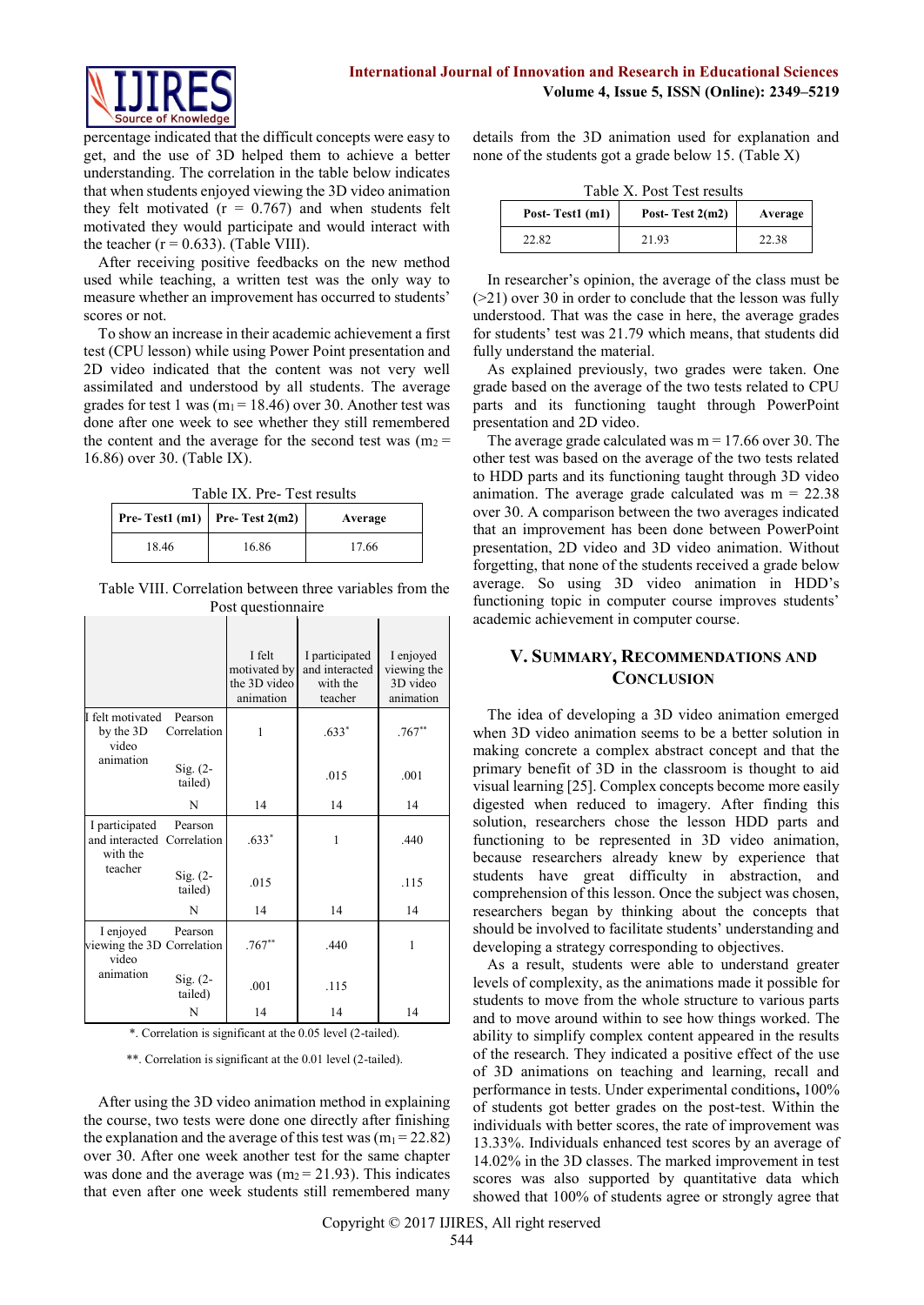

3D video animation in the classroom made them understand things better and 100% of them agree or strongly agree that they discovered new things in 3D learning that they did not know before.

Other facts noted by the research included that students in the 3D class were more likely to recall and remember details and sequence of processes more than in a Power Point presentation.

At the end, some recommendations will be presented for the BT2I class HDD parts and functioning lesson and informatics class in general, some advices for future studies to enhance this path.

#### *5.1. Interpretation of the Results*

The results of the collection of data, before and after the use of 3D video animation, were presented in the previous chapter as a general statistic in form of tables for frequencies. As interpretation of the results, researchers found through the results of the questionnaire filled by the students, the mean of motivation increased from the Power Point presentation and 2D video to the 3D video animation. The frequencies increased in the lesson using 3D video animation as it affected students' motivation according to them as well.

By answering other questions in the post questionnaire, students thought that using 3D video animation motivated them more toward learning. They preferred learning hardware chapter through 3D video animation; they found it more interesting and they thought 3D video animation helped them to more understand the hardware chapter.

In addition, when they answered the tests the results showed an improvement in their comprehension and academic achievement and that they still remembered things from the explanation even if the test was after one week or two from the explanation date.

#### *5.2. Limitations*

Despite taking the actual learning conditions into account, there were few problems that limited this action research and made it difficult to apply properly.

- 1) Some of the students still had a lack of interest in this specialization because they didn't choose it voluntarily. They were obliged by their parents because it's the only technical school in the area with only two specializations (Hospitality, Informatics and Accounting.). That explained their lack of interest no matter what.
- 2) Creating a 3D video animation is costly and time consuming as mentioned before so it's difficult for researchers to do many 3D animation files for the entire hardware chapter.
- 3) The absence of proper integration of technology in the teaching process since the television is used instead of a screen (giant screen) due to economic factors.
- 4) To develop an animation, the graphic designer must also know a lot about the studied course. Mayer's cognitive theory of multimedia learning must be applied as a guideline in the development process, to achieve a learner-centered approach in the application. Animations and characters created must be always constructed with respect to the cognitive load theory (Mayer and Moreno, 2003). As a result, the design and

prototype prepared could be a guideline if they want to develop courseware for a computer science course.

5) In this study, researchers tried their best to fulfill what's missing by their voice over but still couldn't change the poses of motion sequences, nor even the character used to represent data. Researchers were able to use and apply the various learning theories in the development of 3D video animation for the HDD parts and functioning.

#### *5.3. Recommendations*

According to the results of the action research and the problems that limited the research, researchers come out with a few recommendations to help the informatics teacher, by finding the proper solution for the issues of lack of motivation and low achievement in hardware chapter.

The most important recommendations of the study are as follows:

- 1) Should take into consideration the technical design of content diversity of learners and audio visual lessons in design.
- 2) Adding interactive features on electronic lessons so it will evolve from video into interactive activity.
- 3) Uploading these videos on the internet, to be viewed from home later on.
- 4) Adding the three-dimensional animation videos in Adobe Reader files 3D-PDF to be shared later on drop box where internet is too slow to play 3D animation.

## **VI. CONCLUSION**

This study stimulated a change in researchers' way of thinking and making decisions based upon the data collected and analyzed. The use of technology helped a lot in this action research and solved a major problem according to the results obtained above. Researchers were satisfied when the objective of this action research was accomplished by finding a solution to the issues of lack of motivation, comprehension and low academic achievement found in BT2I computer class by using 3D video animation.

Doing this research about 3D video animation and reading a lot of related resources, helped researchers develop new knowledge such as learning about cognitive theory of multimedia learning and its basic principles, the use of animation in computer based instruction and other related fields. As a consequence, researchers were ready to find a way forward to the next logical project which is learning about all the 3D technologies and creating their own 3D videos animation through modeling software such as Blender.

The thoughts of sharing what we know with other researchers in order to serve as an inspiration for future dissertation makes us feel so responsible and objective as far as we can be in describing the methods, instruments already used and results, limitations, recommendations found. To totally reach the goal, to achieve the target and serve the benefit of the students, one of our recommendations for any computer teacher in the future, was to balance between the multiple methods already used such as hands-on practices, PowerPoint presentation, 2D videos and never rely on 3D video animation only.